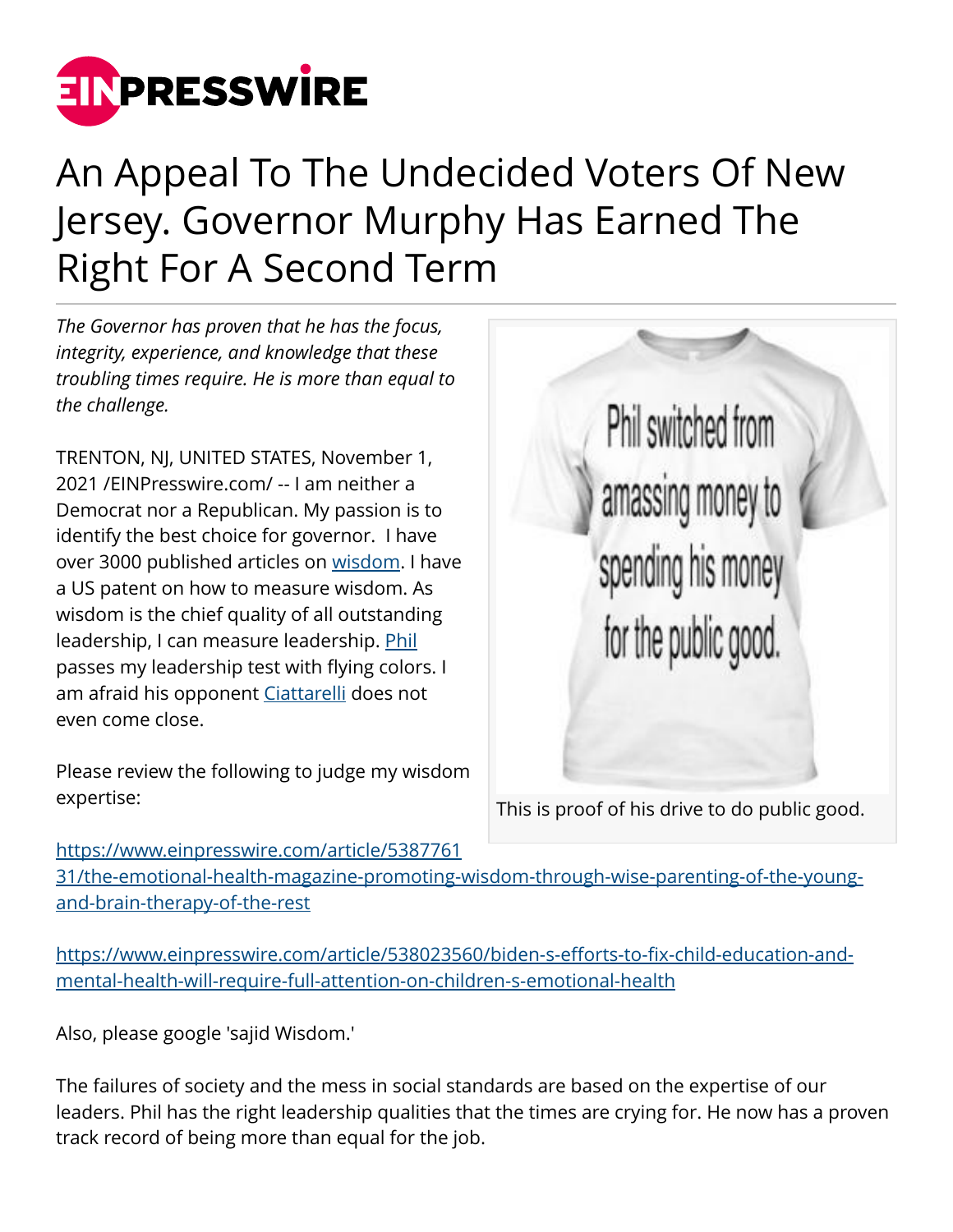With Phil Murphy as our next governor, we know what we are getting: an accomplished leader who rises to the top with whatever job he chooses to undertake.

He focuses on addressing the right priorities that New Jersey needs. Public service is a way of life for him. He has the knowledge, means, passion, and drive to serve and succeed.

In these tribal times when his opponent is for the wealthy 1%, Phil has shown his tribelessness and has loved, cared for, and worked for everyone, right, left, and center.

Phil has proven that to achieve progress; he does whatever it takes, from changing laws to refining the system and changing priorities.



"

From being part of the 1% and creating wealth for himself Phil chose to work tirelessly to make our lives healthy, happy, and prosperous. By voting for him we will be doing ourselves a big service." *Sajid Khan*

Sajid Khan 4th R Foundation +1 201-450-8098 [email us here](http://www.einpresswire.com/contact_author/3011849) Visit us on social media: [Facebook](https://www.facebook.com/braintecness/) **[Twitter](https://twitter.com/Brainwizard/status/955419069171355648)** [LinkedIn](https://www.linkedin.com/in/sajid-khan-b768901a)